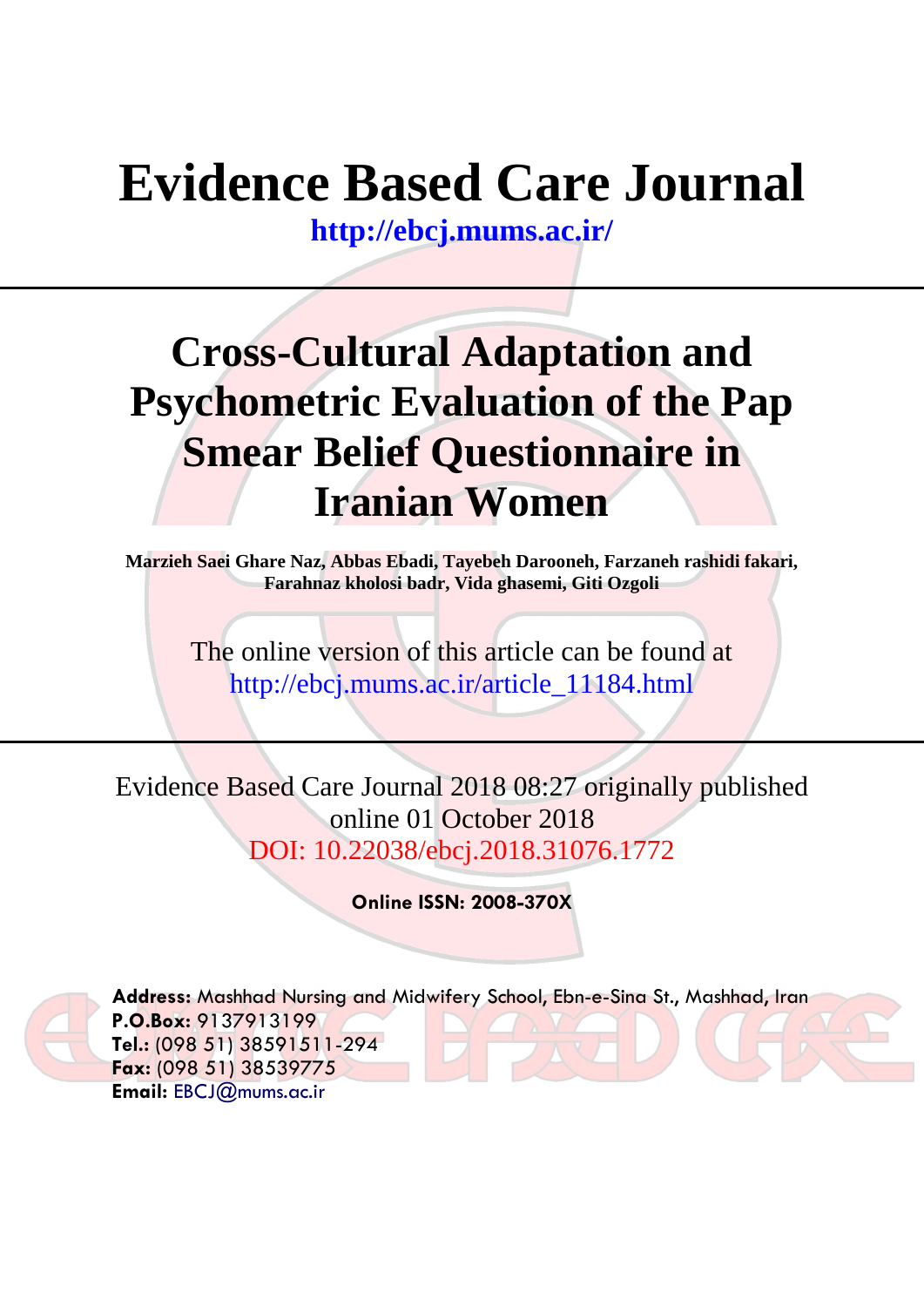

**Evidence Based Care Journal** 

Original Article



### **Cross-Cultural Adaptation and Psychometric Evaluation of the Pap Smear Belief Questionnaire in Iranian Women**

Marzieh Saei Ghare Naz<sup>1,4</sup>, Abbas Ebadi<sup>2</sup>, Tayebeh Darooneh<sup>3</sup>, Farzaneh Rashidi Fakari<sup>4</sup>, Farahnaz Kholosi Badr<sup>5</sup>, Vida Ghasemi<sup>4</sup>, Giti Ozgoli<sup>6\*</sup>

**Received**: 16/04/2018 **Accepted**: 08/07/2018

Evidence Based Care Journal, 8 (3): 27-34

#### **Abstract**

**Background:** Beliefs of women play a very important role in efficacy of screening for cervical cancer. Therefore, it is necessary to investigate their points of view using appropriate tools with suitable validity and reliability. It seems that the Pap Smear Belief Questionnaire (PSBQ) can assess the attitudes and beliefs of women towards screening for Pap smear.

**Aim:** This study aimed to evaluate cross-cultural adaptation of beliefs regarding cervical cancer screening in Iranian women.

**Method:** In the present study, the cross-cultural adaptation was investigated in 318 married participants. Following the translation and re-translation processes of PSBQ, approval by author, and obtaining the views of the experts as well as participants, the face and content validities of questionnaire were determined qualitatively. Moreover, the construct validity was affirmed by exploratory and confirmatory factor analysis. The tool reliability was analyzed by internal consistency and test-retest methods.

**Results:** The construct validity of the questionnaire had four subscales (exam-related factors, benefits, barriers, and vulnerability). Cronbach's alpha was obtained as 0.93 and the intracluster correlation coefficient was 0.98, indicating the reliability of the Persian version of this questionnaire.

**Implications for Practice:** The Persian version of PSBQ had an acceptable validity and reliability among the Iranian female population. This reliable instrument can be used to assess the existing status, in addition to study the effectiveness of breast cancer screening beliefs.

**Keywords:** Cervical cancer, Pap smear, PSBQ adaptation, Psychometric, Screening beliefs

\* Corresponding author, Email: g.ozgoli@gmail.com; gozgoli@sbmu.ac.ir

<sup>1.</sup> PhD Student of Reproductive Health, Student Research Committee, Department of Midwifery and Reproductive Health, School of Nursing and Midwifery, Shahid Beheshti University of Medical Sciences, Tehran, Iran

<sup>2.</sup> Professor, Behavioral Sciences Research Center, Life style institute, Faculty of Nursing , Baqiyatallah University of Medical Sciences, Tehran, Iran

<sup>3.</sup> MSc, School of Nursing and Midwifery, Shahid Beheshti University of Medical Sciences, Tehran, Iran

<sup>4.</sup> PhD Student of Reproductive Health, Department of Midwifery and Reproductive Health, School of Nursing and Midwifery, Shahid Beheshti University of Medical Sciences, Tehran, Iran

<sup>5.</sup> BS, North Tehran Health Center, Shahid Beheshti University of Medical Sciences, Tehran, Iran

<sup>6.</sup> Assistant Professor of Reproductive Health, Behavioral Sciences Research Center, Shahid Beheshti University of Medical Sciences, Tehran, Iran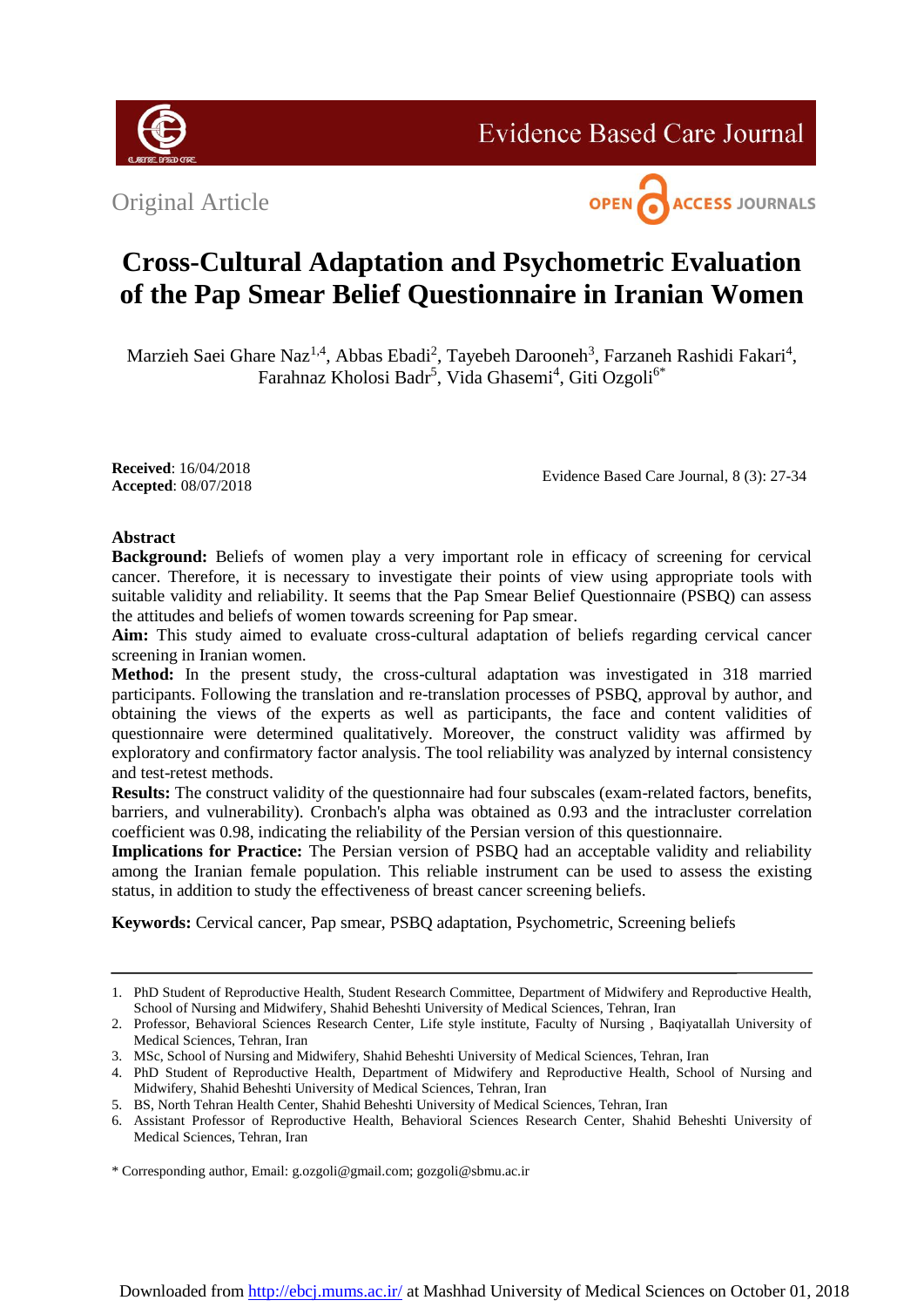#### **Introduction**

Cervical cancer is the fourth prevalent cancer among women around the world (1). Moreover, this cancer is the third common cause of death in the less developed countries (2). Human papilloma virus (HPV) is considered as the most prevalent risk factor for cervical cancer (3). The incidence rate of cervical cancer in Iran and other Muslim countries is low. However, the disease has a high morbidity rate due to detection in advanced stages (4).

In a meta-analysis study in Iran, the prevalence of HPV infection was reported to be 38.6% and a strategy to prevent this infection is concluded to be essential (5). In a study by Farzaneh et al. (2017) in Ardabil, Iran only 28% of the women aged 20-65 years had a history of pap smear (6). Today, cervical Pap smear and HPV test are recommended in women aged 30-65 years (7). Studies have shown that Pap smear is a highly cost-effective screening test for cervical cancer (8, 9).

Attitudes toward cervical cancer and referring for early diagnosis and screening services are deeply influenced by the cultural beliefs and norms (10). In Iran, lack of community-based approaches to cervical cancer screening, unawareness, misconception, and inappropriate health behaviors, in addition to the social and cultural issues could be named among the barriers of cervical cancer screening. The social and cultural factors include cultural invasion and asymmetry between tradition, modernity, religion, and cultural taboos (11). A systematic study reported that culture and religion are valuable factors contributing to the treat of cervical cancer screening (12).

Various questionnaires have been developed and validated so far in the field of cervical cancer screening beliefs. Urrutia et al. in 2013 performed psychometrics for CPC-28 questionnaire. The results showed that the questionnaire had six subscales, including barriers, causes of action, severity, need, sensitivity, and benefits. The variance of questions was 49% and the reliability of questions was 0.735 (13).

Guvenc et al. (2007) examined psychometric testing for the health belief model scale concerning cervical cancer and Pap smear test. They extracted five factors based on the results of factor analysis, namely Pap smear benefits and health motivation, Pap smear barriers, seriousness, susceptibility, and health motivation. Cronbach's alpha reliability coefficients and test-retest reliability coefficients for the five subscales were 0.62-0.86 and 0.79-0.87, respectively (14).

Ackerson et al. in 2017 reviewed the psychometric testing of Pap smear belief questionnaire. This questionnaire evaluates the beliefs and attitudes of women about Pap smear and cervical cancer. This study was conducted on 344 female students from the University of Midwestern. The questionnaire has four components of exam-related factors, benefits, vulnerabilities, in addition to risks and barriers. Furthermore, it entails 28 items measured by a five-point Likert scale indicating 5 for "strongly agree", 4 for "agree", 3 for "neutral", 2 for "disagree", and 1 for "strongly disagree". It should be noted that all the items were positively encoded. This questionnaire had acceptable and reliable reliability (15). It is crucial that the health system staff, health researchers, and policy makers should use valid tools (16).

A wide range of personal reasons is a barrier to women participating in screening for cervical cancer. Many factors affected by the social attitudes of women lead them to believe that they are not at risk for cervical cancer (17, 18). Therefore, it seems that determining the screening beliefs in women about cervical cancer, Pap smear, and various educational interventions can play an important role in promoting women health and reducing mortality due to cervical cancer.

This questionnaire can measure the different dimensions of women attitudes toward screening for cervical cancer. On the other hand, the cultural structure of each society affects people points of view. Consequently, screening beliefs in women are of high importance for determining participation of women in screening programs. Furthermore, understanding the beliefs of individuals might justify their behaviors and resolving the screening beliefs of women can be effective in cervical cancer prevention programs (20).

Given the simple and conceptual values and considering the importance of screening for the early diagnosis of cervical cancer, it is of high significance to identify women beliefs that have role in national screening patterns. With this background in mind, the present study aimed to evaluate crosscultural adaptation of the PSBQ tool as a step forward in promoting women health.

#### **Methods**

The present study was performed during 2017-18 to examine the cross-cultural adaptation of cervical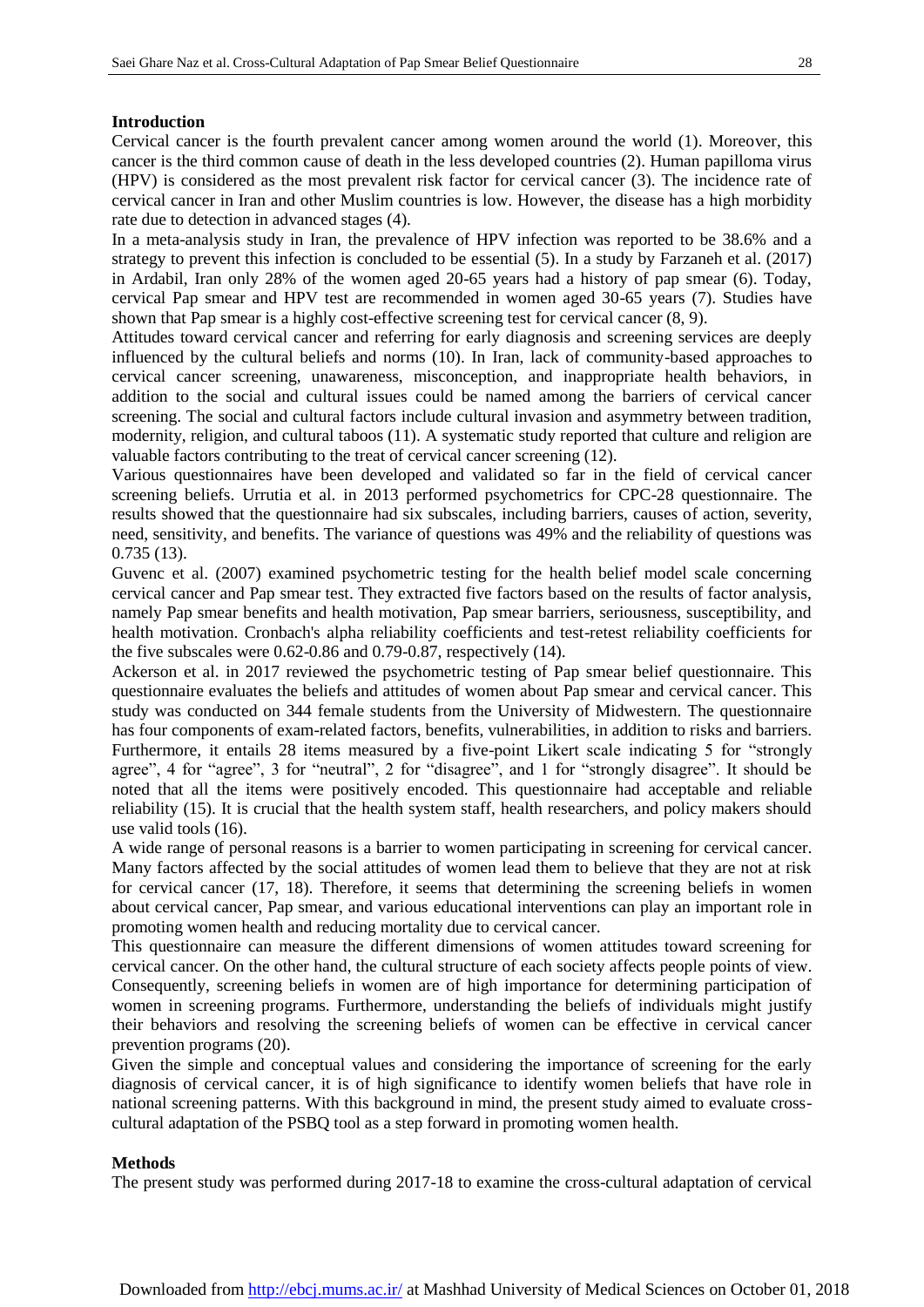cancer screening using the 28-item Pap Smear Belief Questionnaire. The research population was all the women who referred to health centers affiliated to Shahid Beheshti University of Medical Sciences, Tehran, Iran. The minimum sample size required for conducting factor analysis is 5-10 samples per item (21). Therefore, the sampled for exploratory factor analysis included 318 women aged 18 years and older who were referred to the selected health centers affiliated to Shahid Beheshti University of Medical Sciences.

The participants were selected by convenience sampling method. The inclusion criteria entailed being Iranian married woman aged over 18 years. The exclusion criteria encompassed a history of hysterectomy, as well as dissatisfaction for completing the questionnaire.

The first step was forward translation of the PSBQ. Initially, the agreement was obtained for translating the original version of questionnaire from the relevant author. Then, according to the WHO standard guidelines, two authors fluent in English translated the questionnaire independently. Translators compared the translations in order to reconcile and obtain a Persian version suitable for the patients.

Ten skilled experts reviewed the Persian version regarding consistency of each item with its English counterpart. Afterwards, the Persian sample was retranslated into English (backward translation) and sent to the tool designer to resolve any particular problem in terms of adapting the translation to the main tool.

The second step was PSBQ psychometrics. In order to evaluate the face validity and quality of translation, in addition to modifying the probable defects, the questionnaire was delivered to 30 women who referred to the selected health centers of Shahid Beheshti University of Medical Sciences. Therefore, some questions were revealed to be vague in terms of expression and concept. We consulted with the inventors of the questionnaire about how to express these questions. Comments were reviewed at a meeting with the translators and expert commentators.

In this study, the content validity index of questionnaire was determined applying the comments of ten experts based on Waltz and Basel content validity index. This process examined the clarity, relevance, and simplicity of each item based on the four-point indicator and the scores of higher than 0.79 were accepted (22).

Moreover, factor analysis was used to measure and determine the construct validity. Following examining the internal consistency, the expressions of internal relations in the questionnaire between the analyzed data were determined. Then the correlated variables were summarized as new variables named factor. Factor is a new variable that comes up with each of these categories and contains more solid expressions (23). The confirmatory factor analysis was carried out with 200 individuals presenting to health centers affiliated to Shahid Beheshti University of Medical Sciences.

The internal consistency and stability were utilized to determine the reliability of questionnaire. After assessing the internal consistency of instrument expressions and factor analysis of the remaining expressions, the Cronbach's alpha coefficient was calculated for each factor and the total instrument. We used the re-test method for checking the tool stability and the same people completed the questionnaire at different times. To examine the stability reliability of the questionnaire Persian version, it was distributed twice to 35 individuals over a two-week period. Cronbach's alpha > 0.7 was considered to be acceptable. The data collection method was self-completion questionnaire.

Prior to sampling in this study, the authors explained the study objectives to the participants and obtained informed consents. The current study was approved by the ethics code of IR.SBMU.RETECH.REC.1396.430 from the Deputy of Research at the Shahid Beheshti University of Medical Sciences.

All the data were statistically analyzed using SPSS version 17 and Lisrel 8.8 software. The Chi-square test, Cronbach's alpha coefficient, t-test, KMO index and Bartlett's test of sphericity, as well as exploratory and confirmatory factor analysis were applied for statistical analysis.

#### **Results**

The findings of this study showed that the mean age of 318 participants was  $36.9 \pm 11.3$  years. Moreover, 31.5% of the individuals had high school education and lower, while 68.5% had academic education. In addition, 19.5% were employed and 80.5% were housekeepers. Among the participants, 77.6, 15.9, and 6.5% had incomes enough, less than enough, and more than enough for the life expenses, respectively. The mean number of children was 2.5±1.4 and the mean score of the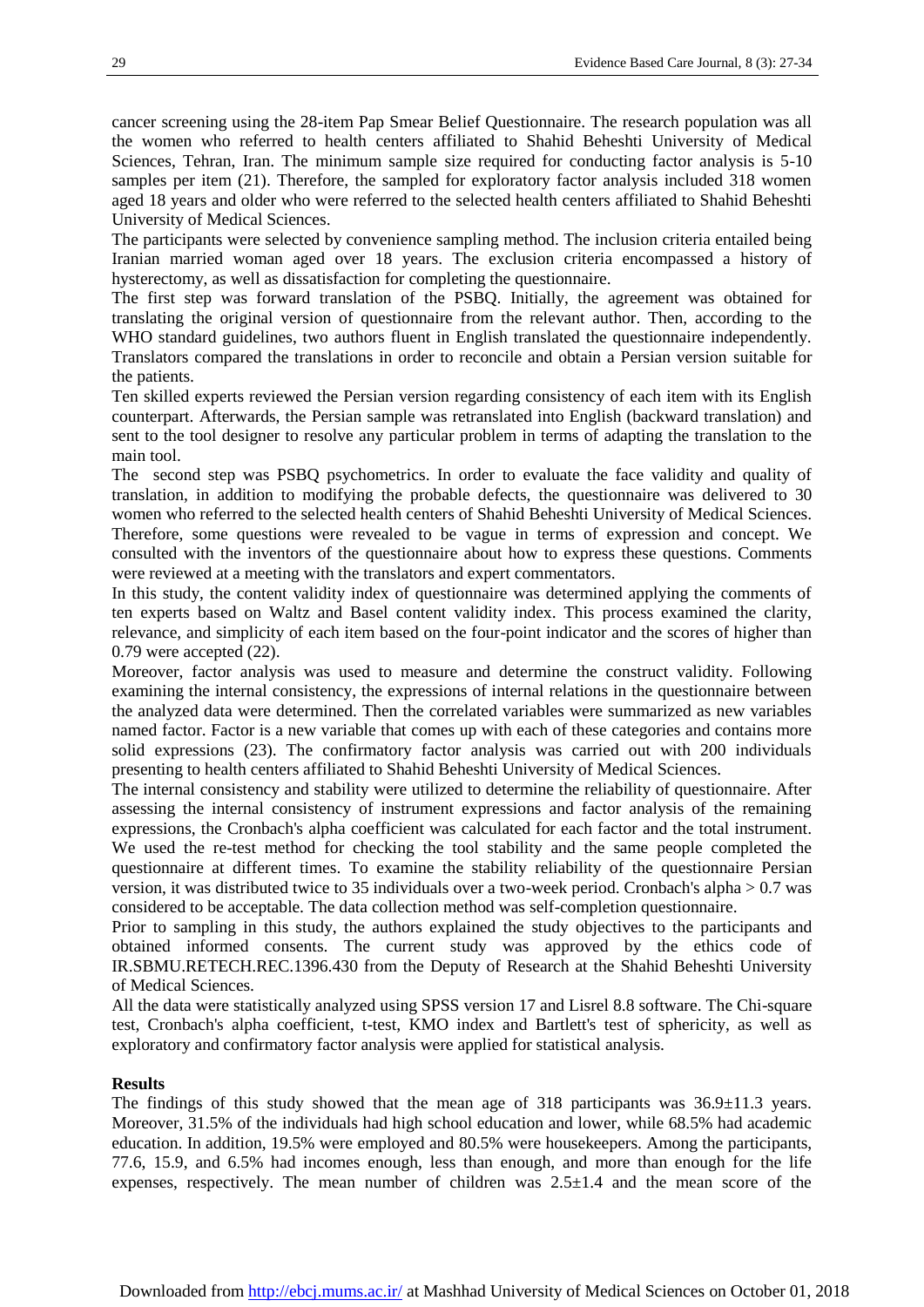questionnaire was obtained as 90.1±14.5.

In the current study, the content validity index of the questionnaire based on the opinions of ten experts using the Waltz and Basel content validity index for all questions was over 0.79. Accordingly, all the 28 items were accepted. We evaluated the face validity in this study by a qualitative approach. In this method, each item was examined by three options regarding the fit and relevance of items, ambiguity and inadequate perceptions, and difficulty in understanding concepts from the viewpoint of the target group. After returning the translation to the designer, the designer and research team changed the term "health service provider" in questions 4-9 to "health care provider".

According to the exploratory factor analysis, the KMO test was 0.87 for sampling adequacy, which was in the desired level and Bartlett's test was statistically significant (P=0.001). In the factor analysis, the correlation between an item and the corresponding factor is represented by factor loading. As an agreement, when the factor loading is  $< 0.3$ , the relationship between the factor and the item will be considered as poor and it will be better to delete the item because it cannot explain the variable well. The factor loading is acceptable as 0.3-0.6 and in case it is higher than 0.6, it will be desirable (21, 24).

The results of factor analysis demonstrated that the Extraction Method: Principal Axis Factoring consisted of four factors. The four extracted factors included 58.46% of the variance of the 28 items in the study. The first factor called Pap smear-related factors involved questions 1-13 with about 30.45% variance. The second factor named Pap smear barriers covered questions 25, 26, 27, and 28 with variance of 11.22%. The third factor known as Pap smear benefits entailed questions 14, 15, 16, 17, and 18 with 9.39% the variance. The fourth factor called Pap smear vulnerability included questions 19, 20, 21, 22, 23, and 24 having a variance of 7.38%.

The results of exploratory factor analysis are presented in Table 1. In this exploration, item 14 had no suitable place; however, was positioned logically in the main factor. The confirmatory factor analysis was completed with 200 samples. Four items, including 14, 19, 20, and 21 had no suitable load factoring in the first round and the model indices had poor fit. In the second round of factor analysis, the three abovementioned items were eliminated and as a result four factors were reported with desirable fitness indices. RMR, RMSEA,  $x^2$ /df,  $x^2$ , IFI, and CFI indicated the acceptability of fitness or optimal fit of this scale (24).

| No.             | Item                                                                                                                                          | Factor 1 | Factor 2 | Factor 3 | Factor 4 |
|-----------------|-----------------------------------------------------------------------------------------------------------------------------------------------|----------|----------|----------|----------|
| 1               | When the Pap smear service provider carries out the<br>procedure, I feel worried and afraid.                                                  | 0.639    |          |          |          |
| $\overline{2}$  | I feel that it is a disgrace to me, when the Pap smear<br>service provider or caregiver carries out the procedure.                            | 0.634    |          |          |          |
| 3               | I feel that it is a disgrace to me, when the service<br>provider or caregiver does not explain what he or she<br>does during the Pap smear.   | 0.675    |          |          |          |
| $\overline{4}$  | I do not trust health care providers.                                                                                                         | 0.738    |          |          |          |
| 5               | It is very embarrassing to take a Pap smear.                                                                                                  | 0.72     |          |          |          |
| 6               | The service provider or caregiver asks me some personal<br>questions on the Pap smear examination table that I do not<br>want to think about. | 0.696    |          |          |          |
| $\overline{7}$  | When I lie on the Pap smear examination table, I<br>remember the alarming things that happened to me.                                         | 0.665    |          |          |          |
| $8\phantom{.0}$ | The people who take Pap smears are rude.                                                                                                      | 0.579    |          |          |          |
| 9               | I do not trust health care provides unless I know them.                                                                                       | 0.593    |          |          |          |
| 10              | When the provider carries out the Pap smear hastily or<br>rushes, I feel worried and afraid.                                                  | 0.565    |          |          |          |
| 11              | I am afraid to take a Pap smear, because I do not know<br>how it will be done.                                                                | 0.465    |          |          |          |
| 12              | Taking a Pap smear is very time consuming.                                                                                                    | 0.427    |          |          |          |
| 13              | I am afraid to take a Pap smear, because I might find out<br>that there is a problem.                                                         | 0.354    |          |          |          |

**Table 1. Exploratory factor analysis of Pap smear belief questionnaire using varimax rotation**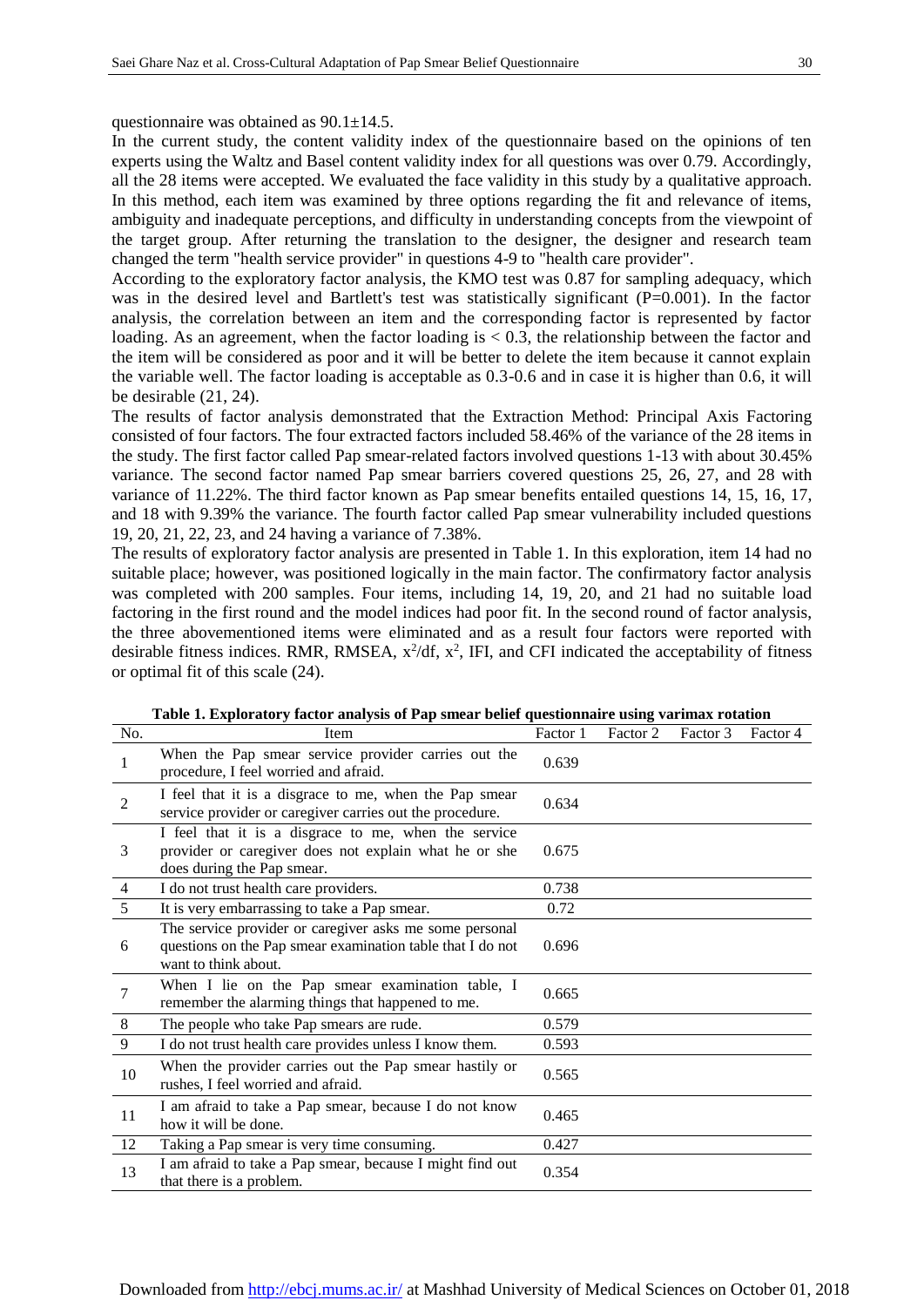| <b>Continuous of Table 1.</b> |                                                                                                              |       |           |  |  |
|-------------------------------|--------------------------------------------------------------------------------------------------------------|-------|-----------|--|--|
| 14                            | I only go to female providers (to take a Pap smear).                                                         | 0.601 |           |  |  |
| 15                            | Taking a Pap smear is the best way to find early<br>abnormal changes to cervical cells.                      | 0.847 |           |  |  |
| 16                            | If they find cancer cells in my cervical Pap smear,<br>treating cervical cancer may not be so bad (hard).    | 0.761 |           |  |  |
| 17                            | Taking a Pap smear will help early detection of abnormal<br>cervical cells.                                  | 0.835 |           |  |  |
| 18                            | Taking a Pap smear reduces the risk of death due to<br>cervical cancer.                                      | 0.701 |           |  |  |
| 19                            | I feel that I will get cervical cancer sometime in my life.                                                  |       | 0.678     |  |  |
| 20                            | It is likely that I will get cervical cancer.                                                                |       | 0.73      |  |  |
| 21                            | It is very likely that I will get cervical cancer in the next<br>few years.                                  |       | 0.585     |  |  |
| 22                            | I am not at risk for cervical cancer, because cervical<br>cancer has never been seen in my family.           |       | $-0.514$  |  |  |
| 23                            | I am not at risk for cervical cancer, because I always<br>have protected sex.                                |       | $--0.498$ |  |  |
| 24                            | If I take care of my health through exercise and eating<br>right, I will not be at risk for cervical cancer. |       | $-0.431$  |  |  |
| 25                            | I do not know how I can take a Pap smear.                                                                    | 0.585 |           |  |  |
| 26                            | I am much older than needing to have Pap smears on a<br>regular basis.                                       | 0.72  |           |  |  |
| 27                            | I have more important problems than taking a pap smear.                                                      | 0.799 |           |  |  |
| 28                            | I cannot keep in mind to plan for a Pap smear.                                                               | 0.745 |           |  |  |

Table 2 shows the rate of indicators. The results of confirmatory factor analysis using fitness indicators revealed that the research data fitted the factor structure and the theoretical basis. The latter finding indicates alignment of the questions with the desired dimensions and confirms the four-factor structure of the Persian study questionnaire.

Figure 1 verifies the four-factor confirmatory factor analysis of the PSBQ scale. The internal consistency of the questionnaire was first calculated by Cronbach's alpha for the whole tool and then for the subscales. The results of reliability test are demonstrated in Table 3. Total tool had the suitable Cronbach's alpha of 0.93. In addition, The intracluster correlation coefficient was 0.98, which was acceptable. The results for the subscales are summarized in Table 3.

| Fit indices                                     | <b>Estimated values</b> | Standard values |
|-------------------------------------------------|-------------------------|-----------------|
| Chi-square $(X^2)$                              | 866.48                  | $- -$           |
| Degrees of Freedom                              | 246                     | $- -$           |
| Root Mean Square Error of Approximation (RMSEA) | 0.08                    | > 0.05          |
| Normed Fit Index (NFI)                          | 0.9                     | < 0.08          |
| Incremental Fit Index (IFI)                     | 0.93                    | > 0.9           |
| Comparative Fit Index (CFI)                     | 0.93                    | > 0.9           |
| Goodness of fit index (GFI)                     | 0.81                    | > 0.9           |

#### **Table 3. Calculating the reliability of Pap smear belief questionnaire in women who referred to health centers affiliated to Shahid Beheshti University of Medical Sciences in 2017**

| Factors                   | Cronbach's<br>alpha | Intracluster<br>correlation coefficient | Confidence interval of<br>intraclass correlation<br>coefficient | Significance<br>level |
|---------------------------|---------------------|-----------------------------------------|-----------------------------------------------------------------|-----------------------|
| Pap smear-related factors | 0.8                 | 0.97                                    | $0.0 - 95.98$                                                   | < 0.001               |
| Pap smear barriers        | 0.85                | 0.844                                   | $0.0 - 71.98$                                                   | < 0.001               |
| Pap smear benefits        | 0.77                | 0.92                                    | $0.0 - 85.96$                                                   | < 0.001               |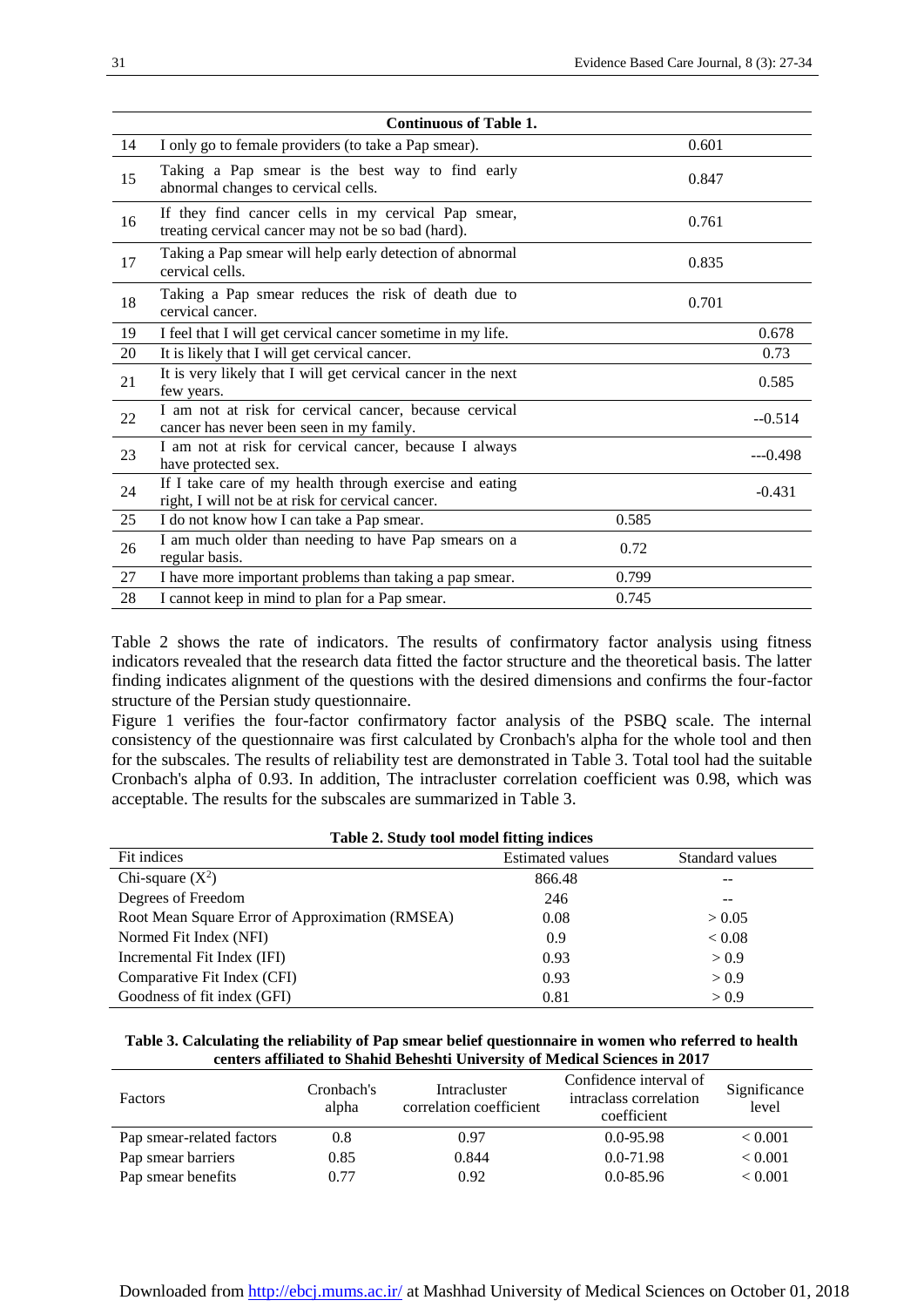

**Figure 1. Confirmatory factor analysis of four-factor Pap smear belief questionnaire**

#### **Discussion**

This is the first study on PSBQ psychometrics in Iran. The exploratory and confirmatory factor analyses were used to determine the construct validity. In the exploratory factor analysis, four obtained important dimensions, namely Pap smear-related factors, benefits, barriers, and vulnerability included 58.46% of the variances. Ackerson et al. in 2017 investigated the the PSBQ psychometrically and found that four dimensions involved 46% of variances. The results of our study, similar to the findings of these authors showed that the main components were Pap smear-related factors, benefits, barriers, and vulnerability (15).

The results of confirmatory factor analysis indicated that the conceptual model is fitted with deletion of four questions 14, 19, 20, and 21 in the Iranian females. Regarding the reported indicators, the model fit was appropriate. Cronbach's alpha and intracluster correlation coefficient indicated the reliability of this questionnaire. Generally, in the present study, after eliminating the four mentioned questions, PSBQ-24 is a valid and reliable tool in our Iranian women society.

In contrast to our study, each of the 28 items had a good fit in the study performed by Ackerson et al. (15). Given that this questionnaire has not been evaluated in other parts of the world for psychometrics, it was impossible to compare its psychometrics.

Evidence suggests that beliefs of women toward health can be among the most important predictor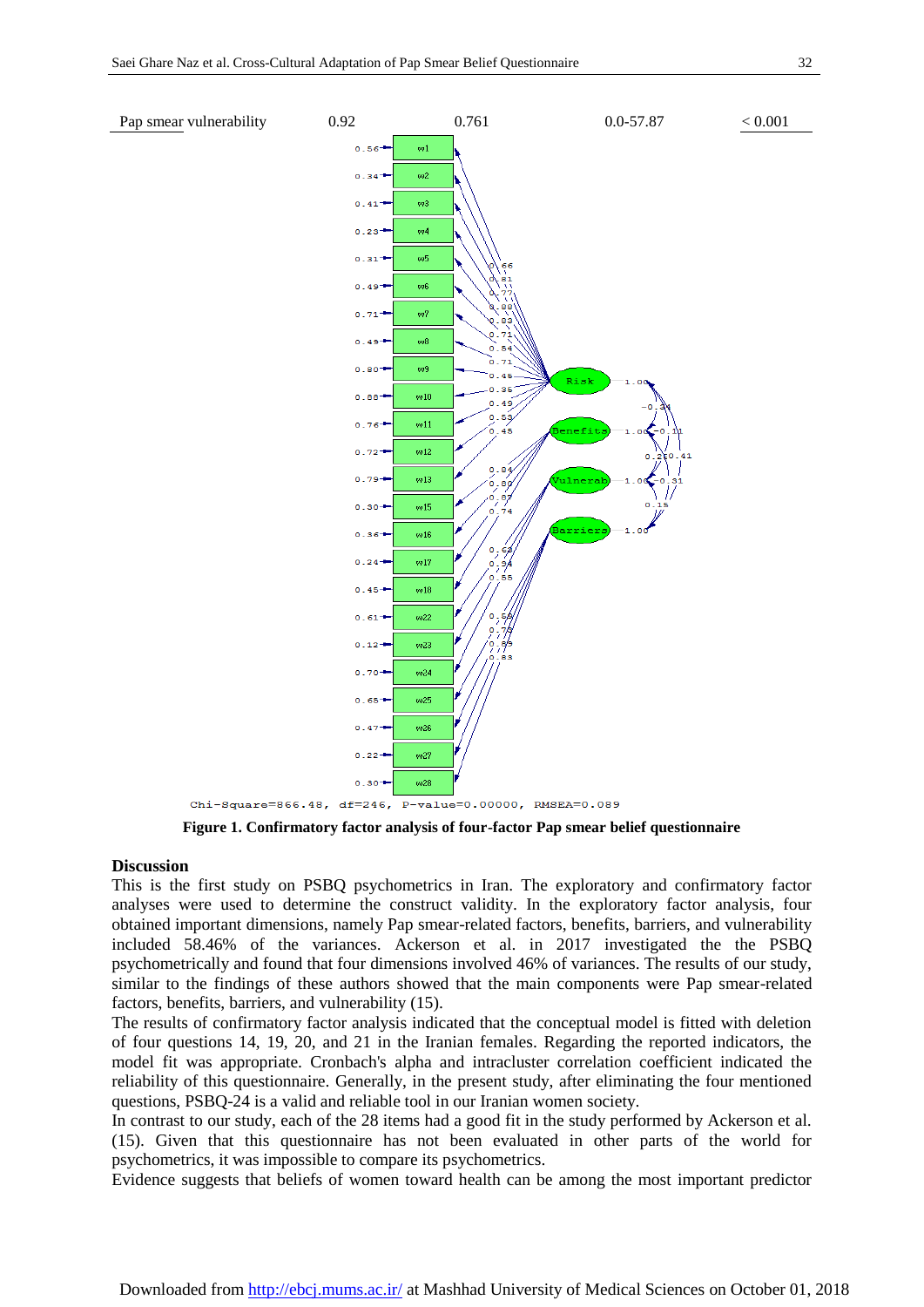factors for cervical cancer screening (25, 26). It seems that to promote referrals for Pap smear testing, appropriate educational programs are required to be designed in order to raise awareness and to modify inappropriate beliefs and backgrounds (27).

One of the strength points of the current study was that it could be used to identify beliefs of women regarding Pap smear screening in cervical cancer screening programs. On the other hand, the weak points of this study were that the research was not conducted in different ethnic groups residing in different parts of Iran. Further researches are recommended in this regard. Another limitation of this study is impossibility of generalizing the results due to the study location that was limited to Tehran city. Assuring the psychometrics of the test requires reviews in more diverse environments. Consequently, it is suggested that the validity and reliability of the questionnaire be checked in other cities of Iran.

#### **Implications for Practice**

According to the results of this study, the Persian version of PSBQ has an acceptable validity and reliability among the Iranian female population. This tool can be used to evaluate the beliefs toward Pap smear and screening for cervical cancer in the future studies in Iran. This reliable instrument can be applied to assess the existing status and to study the efficacy of breast cancer screening beliefs.

#### **Acknowledgments**

The current research project was funded by the Behavioral Sciences Research Center of Shahid Beheshti University of Medical Sciences. The authors hereby would like to thank and appreciate the Behavioral Sciences Research Center of Shahid Beheshti University of Medical Sciences. In addition, we would like to extend our gratitude to all the participants who contributed to this study and helped the researchers to fulfill the study.

#### **Conflicts of Interest**

The authors declare no conflicts of interest.

#### **References**

- 1. Nahvijou A, Daroudi R, Tahmasebi M, Hashemi FA, Hemami MR, Sari AA, et al. Costeffectiveness of different cervical screening strategies in Islamic Republic of Iran: a middleincome country with a low incidence rate of cervical cancer. PloS One. 2016;11(6):e0156705.
- 2. Torre LA, Bray F, Siegel RL, Ferlay J, Lortet‐Tieulent J, Jemal A. Global cancer statistics, 2012. CA Cancer J Clin. 2015;65(2):87-108.
- 3. Acharya Pandey R, Karmacharya E. Cervical cancer screening behavior and associated factors among women of Ugrachandi Nala, Kavre, Nepal. Eur J Med Res. 2017;22(1):32.
- 4. Majidi A, Ghiasvand R, Hadji M, Nahvijou A, Mousavi AS, Pakgohar M, et al. Priority setting for improvement of cervical cancer prevention in Iran. Int J Health Policy Manag. 2016;5(4): 225-32.
- 5. Dadashi M, Vaezjalali M, Fallah F, Goudarzi H, Nasiri MJ, Owlia P, et al. Epidemiology of human papillomavirus (HPV) infection among iranian women identified with cervical infections: a systematic review and meta-analysis of national data. Infect Epidemiol Microbiol. 2017;3(2):68-72.
- 6. Farzaneh E, Heydari H, Shekarchi AA, Kamran A. Breast and cervical cancer-screening uptake among females in ardabil, northwest iran: a community-based study. Onco Targets Ther. 2017;10:985-92.
- 7. Committee on Practice Bulletins--Gynecology. ACOG practice Bulletin number 131: screening for cervical cancer. Obstet Gynecol. 2012;120(5):1222-38.
- 8. Chen MK, Hung HF, Duffy S, Yen AMF, Chen HH. Cost-effectiveness analysis for Pap smear screening and human papillomavirus DNA testing and vaccination. J Eval Clin Pract. 2011;17(6):1050-8.
- 9. Ko MJ, Kim J, Kim Y, Lee YJ, Hong SR, Lee JK. Cost-effectiveness analysis of cervical cancer screening strategies based on the Papanicolaou smear test in Korea. Asian Pac J Cancer Prev. 2015;16(6):2317-22.